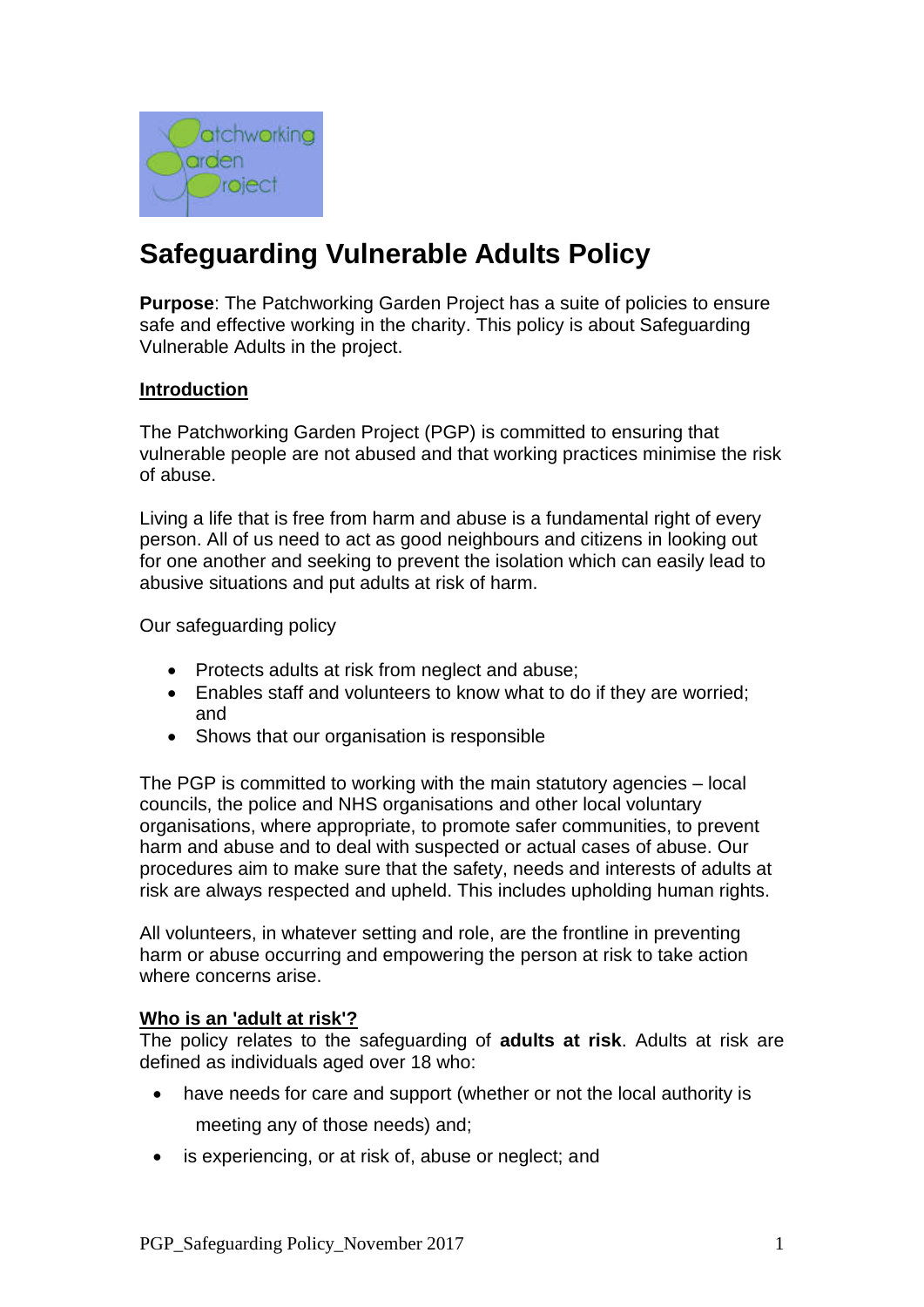as a result of those care and support needs is unable to protect themselves from either the risk of, or the experience of abuse or neglect.

*(Care Act, 2014)*

# **What is abuse?**

There are many different types of abuse, including:

# **Discriminatory**

Including forms of harassment, bullying, slurs, isolation, neglect, denial of access to services or similar treatment; because of race, gender and gender identity, age, disability, religion or because someone is lesbian, gay, bisexual or transgender. This includes racism, sexism, ageism, homophobia or any other form of hate incident or crime.

# **Domestic abuse or violence**

Including an incident or a pattern of incidents of controlling, coercive or threatening behaviour, violence or abuse, by someone who is, or has been, an intimate partner or family member regardless of gender or sexual orientation. This includes psychological/emotional, physical, sexual, financial abuse; so called 'honour' based violence, forced marriage or Female Genital Mutilation (FGM).

# **Financial or material**

Including theft, fraud, internet scamming, exploitation, coercion in relation to an adult's financial affairs or arrangements, including in connection with wills, property, inheritance or financial transactions, or the misuse or misappropriation of property, possessions or benefits.

# **Modern slavery**

Encompasses slavery, human trafficking, forced labour and domestic servitude. Traffickers and slave masters use whatever means they have at their disposal to coerce, deceive and force individuals into a life of abuse, servitude and inhumane treatment.

# **Neglect and acts of omission**

Including ignoring medical, emotional or physical care needs, failure to access appropriate health, care and support or educational services, the withholding of the necessities of life, such as medication, adequate nutrition and heating.

# **Organisational (sometimes referred to as institutional)**

Including neglect and poor care practice within an institution or specific care setting such as a hospital or care home, for example, or in relation to care provided in a person's own home. This may range from one off incidents to on-going ill treatment. It can be through neglect or poor professional practice as a result of the structure, policies, processes and practices within an organisation.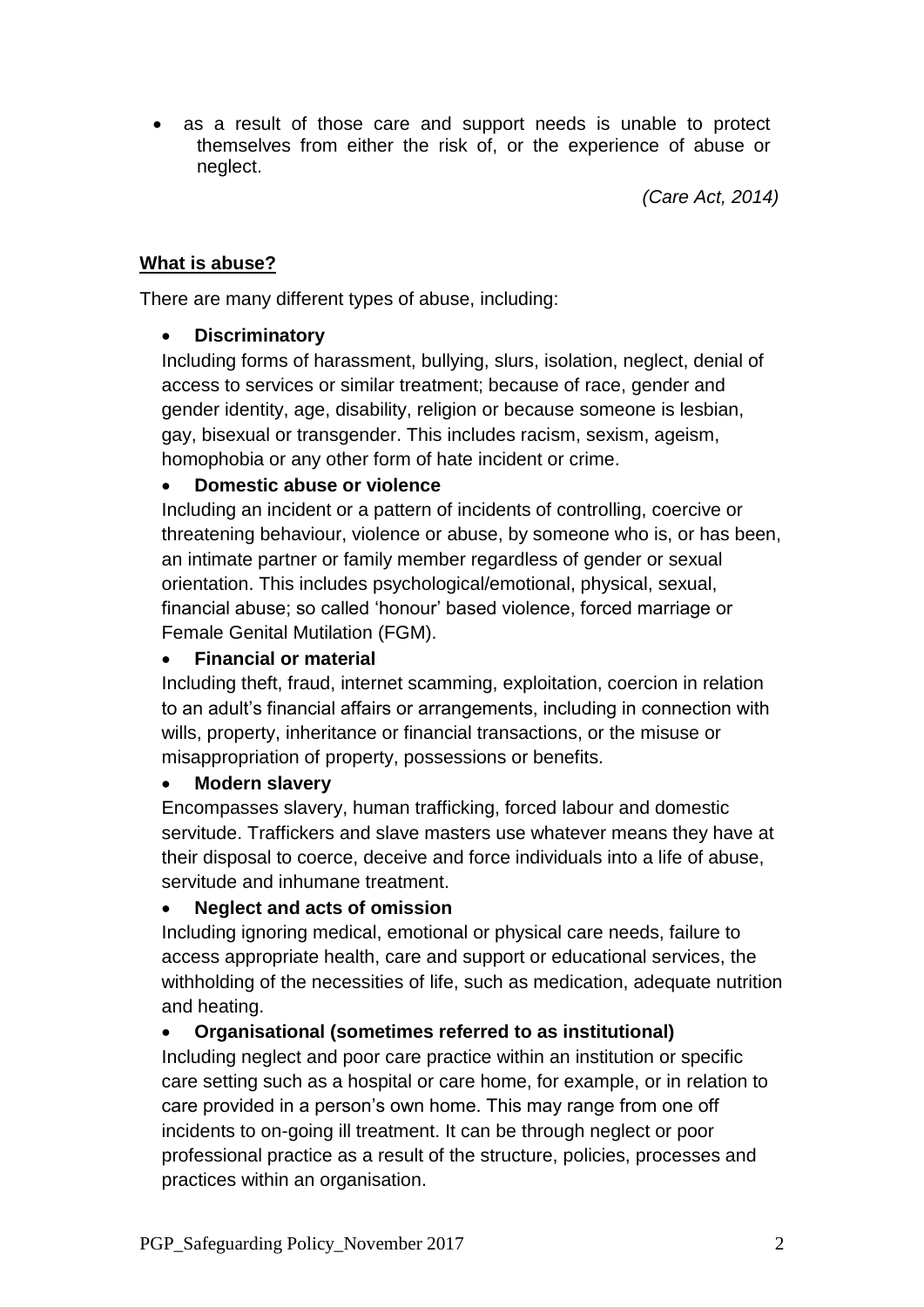# **Physical**

Including assault, hitting, slapping, pushing, burning, misuse of medication, restraint or inappropriate physical sanctions.

# **Psychological (sometimes referred to as emotional)**

Including threats of harm or abandonment, deprivation of contact, humiliation, blaming, controlling, intimidation, coercion, harassment, verbal abuse, cyber-bullying, isolation or unreasonable and unjustified withdrawal of services or support networks.

# **Sexual**

Including rape, indecent exposure, sexual assault, sexual acts, sexual harassment, inappropriate looking or touching, sexual teasing or innuendo, sexual photography, subjection to pornography or witnessing sexual acts to which the adult has not consented or was pressured into consenting. It also includes sexual exploitation which is exploitative situations, contexts and relationships where the person receives "something" (e.g. food, accommodation, drugs, alcohol, mobile phones, cigarettes, gifts, money) or perceived friendship/relationship as a result of them performing, and/or another or others performing sexual acts.

# **Self-neglect**

Includes a person neglecting to care for their personal hygiene, health or surroundings; or an inability to provide essential food, clothing, shelter or medical care necessary to maintain their physical and mental health, emotional wellbeing and general safety. It includes behaviour such as hoarding.

Abuse may be carried out deliberately or unknowingly. Abuse may be a single act or repeated acts.

# **What to do if an adult experiencing abuse tells you about it**

If an adult experiencing abuse or neglect speaks to you about this, assure them that you are taking them seriously. Listen carefully to what they are saying, stay calm and get a clear and factual picture of the concern.

Be honest and avoid making assurances that you may not be able to keep, for example, complete confidentiality. Be clear and say that you need to report the abuse. Do not be judgemental and try to keep an open mind.

Do not keep concerns relating to potential abuse of vulnerable adults to yourself. Confidentiality may NOT be maintained if the withholding of information will prejudice the welfare of the adult.

All staff (professionals and volunteers) of any service involved with adults at risk should inform the relevant manager if they are concerned that an adult has been abused or may be at risk of harm.

If you hear about an incident of abuse from a third party (this is when someone else tells you about what they have heard or seen happen to a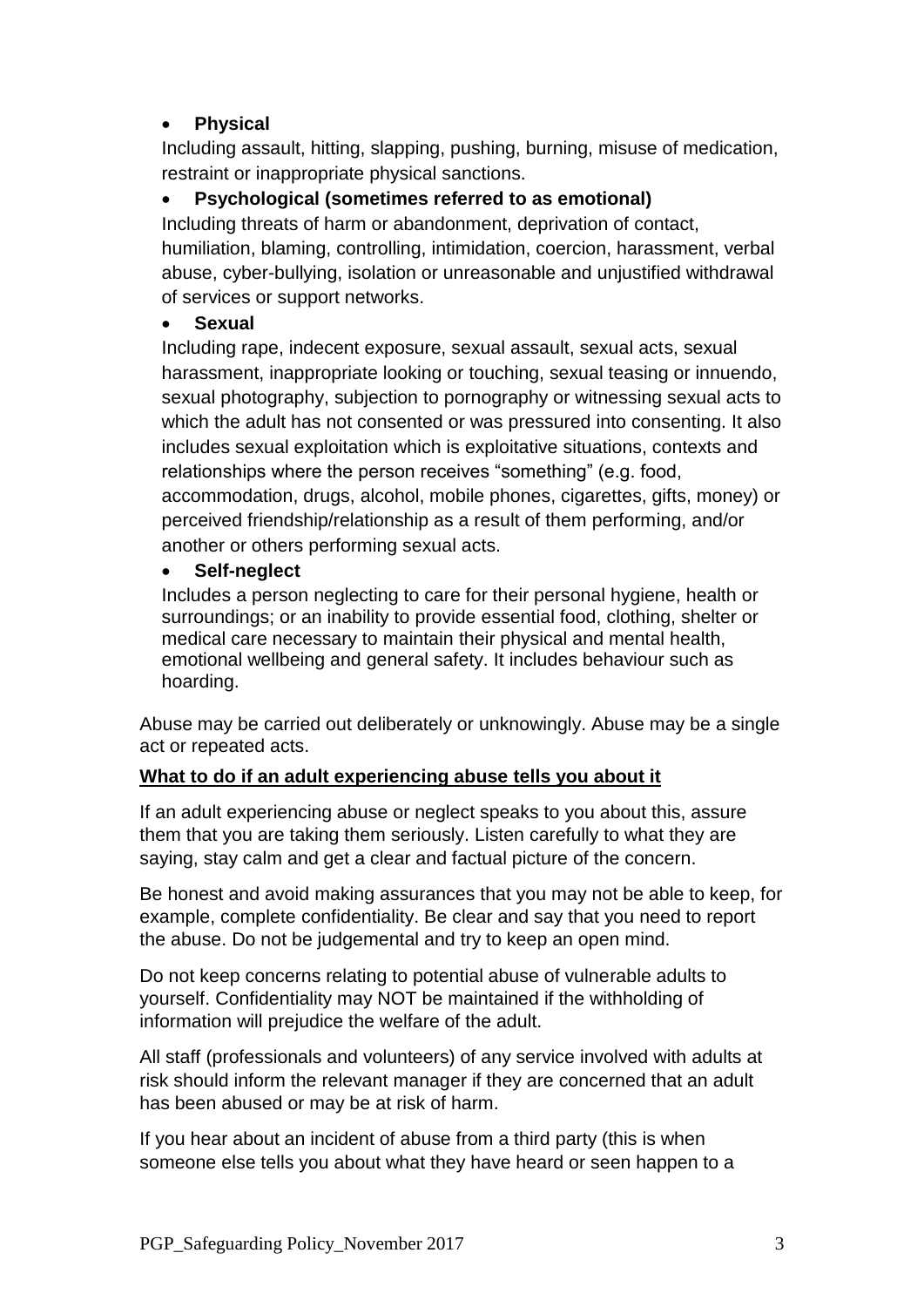vulnerable adult at risk), encourage them to report it themselves or help them to report the facts of what they know.

### **Everyone with a duty of care to an adult at risk should:**

•act to protect the adult at risk

•deal with immediate needs and ensure the person is, **as far as possible, central to the decision-making process**

•report the abuse to an appropriate person or service (initially this will be the session host)

•record the events.

#### **All concerns of abuse or neglect of a vulnerable adult at risk can be reported to Surrey Safeguarding Adults Board.**

During office hours

Contact the Multi Agency Safeguarding Hub (MASH)

- Tel: 0300 470 9100
- Email: mash@surreycc.gov.uk
- Secure email: mash@surreycc.gcsx.gov.uk
- Fax number: 01483 519862

Out of hours

Call the Adult Social Care Emergency Duty Team on: 01483 517898

However, if a serious crime has taken place or there is a need for an immediate police response to protect the adult at risk, **consider dialling 999.**

# **What happens when I make a report of suspected abuse?**

The referral may be passed to the local safeguarding adults team or allocated to a worker who will seek to:

•clarify the circumstances of the alleged abuse or neglect

•take any immediate steps to protect the adult at risk, if needed

•decide if the safeguarding adult procedures are the required and appropriate response to the situation

•work in partnership with other agencies, like the police or health services, where necessary.